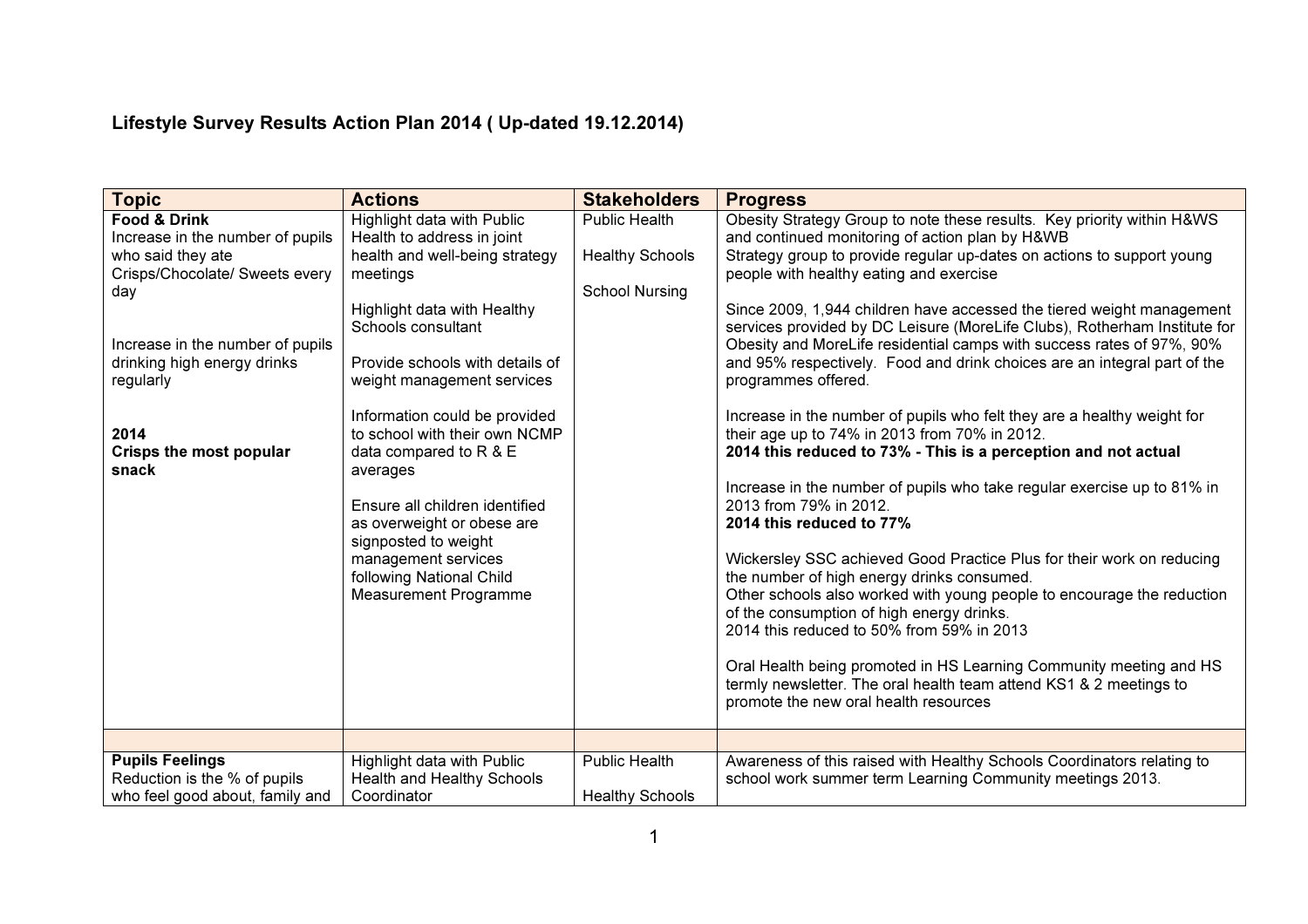| home-life, friendships,<br>themselves and schoolwork<br>2014<br>A further reduction with<br>young people feeling good<br>and being critical of the way<br>they look.                        |                                                                                                                                                                                             |                                                                                                                                 | The Emotional Health and Well-being in Schools Group to note actions.<br>Targeted Mental Health in Schools Conference held on 15 <sup>th</sup> November<br>2013 which looked at issues impacting on young people & families;<br>welfare reform, domestic abuse, suicide, self-harm and the schools<br>response to these issues and available support.<br>Self-harm pathway being developed for frontline workers who have<br>contact with young people (9-25)<br>Bereavement pathway in development which will ensure support for<br>children and young people who are bereaved/affected by suicide.<br>Letter sent out via schools in June 2013 to all parents highlighting support<br>for young people who may be in emotional distress.<br>Support services for young people who may be in emotional distress<br>advertised on Public Health Channel summer/autumn months 2013.<br>Youth Cabinet – gave a presentation to members of scrutiny panel for<br>improving lives on 27 <sup>th</sup> February 2014, sharing their work around self-<br>harm. This is a priority for Youth Cabinet this year, updates to be<br>provided on actions taking forward by health partners<br>Mental Well Being – Seminar on loss planned for $14th$ November – work<br>by Healthy Schools Consultant covering areas of loss due to<br>imprisonment, fostering/adoption. Illness/sudden death |
|---------------------------------------------------------------------------------------------------------------------------------------------------------------------------------------------|---------------------------------------------------------------------------------------------------------------------------------------------------------------------------------------------|---------------------------------------------------------------------------------------------------------------------------------|-------------------------------------------------------------------------------------------------------------------------------------------------------------------------------------------------------------------------------------------------------------------------------------------------------------------------------------------------------------------------------------------------------------------------------------------------------------------------------------------------------------------------------------------------------------------------------------------------------------------------------------------------------------------------------------------------------------------------------------------------------------------------------------------------------------------------------------------------------------------------------------------------------------------------------------------------------------------------------------------------------------------------------------------------------------------------------------------------------------------------------------------------------------------------------------------------------------------------------------------------------------------------------------------------------------------------------------------------------------------------------------|
|                                                                                                                                                                                             |                                                                                                                                                                                             |                                                                                                                                 |                                                                                                                                                                                                                                                                                                                                                                                                                                                                                                                                                                                                                                                                                                                                                                                                                                                                                                                                                                                                                                                                                                                                                                                                                                                                                                                                                                                     |
| <b>Young Carers</b><br>27% of pupils identified<br>themselves as young carers.<br>20% of young people<br>identifying themselves as<br>young carers had knowledge<br>of Young Carers Service | Highlight the findings with<br>commissioned provider to<br>support young carers<br>Highlight findings with<br>Integrated Youth Service<br>Report finding to Carers<br><b>Strategy Group</b> | <b>Barnardos</b><br>Integrated Youth<br>Service<br>Neighbourhoods<br>& Adult Services<br>Carers Strategy<br><b>Action Group</b> | Barnardos working in partnership with statutory partners to promote -<br>Working Together to Support Young Carers<br>Carers Charter has specific actions for Young Carers<br>Improve the offer of information and support to young carers<br>$\bullet$<br>Raise awareness in schools and in other young people settings of<br>$\bullet$<br>support for young carers and the young carers services<br>Support the Rotherham UK Youth Parliament members in<br>developing a Young Carers card                                                                                                                                                                                                                                                                                                                                                                                                                                                                                                                                                                                                                                                                                                                                                                                                                                                                                         |
| $2014 - 29\%$ of young people                                                                                                                                                               | Provide schools with details of                                                                                                                                                             |                                                                                                                                 |                                                                                                                                                                                                                                                                                                                                                                                                                                                                                                                                                                                                                                                                                                                                                                                                                                                                                                                                                                                                                                                                                                                                                                                                                                                                                                                                                                                     |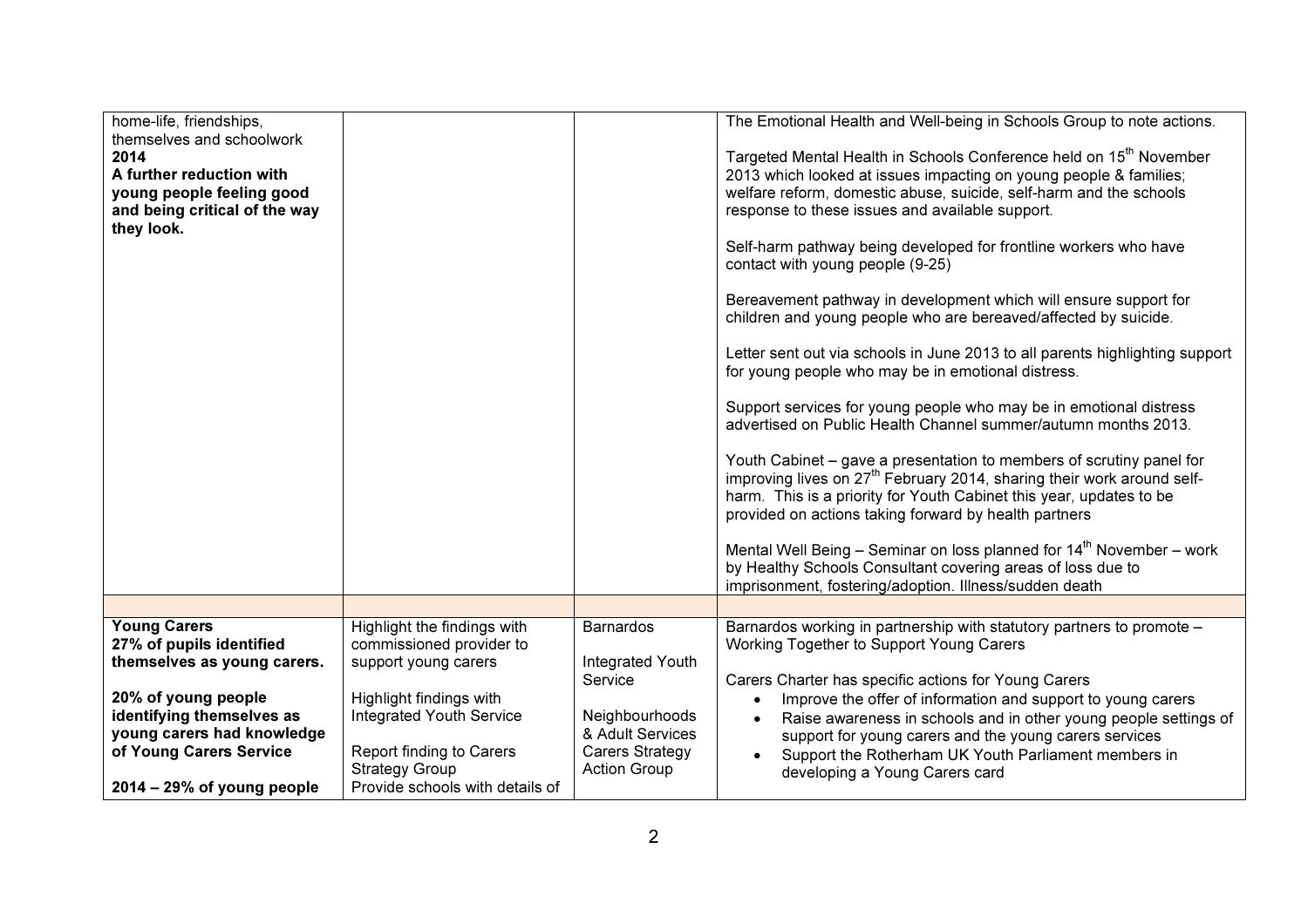| consider themselves as<br>carers<br>26% of young people<br>identifying themselves as<br>young carers had knowledge<br>of the young carers service -<br>increase from 20% in 2013                                                                                                 | Young Carers service and<br>other areas where young<br>carers can access support                 |                                                                     | Young Carers card in development stage - target date for launch in<br>schools March 2014.<br>Meeting with Health, Integrated Youth Service, Service Quality,<br>Barnardos, Commissioning, to discuss development of a process for the<br>card and development of a register of all young carers.<br>Young Carers card is being promoted and piloted in 5 - Wales, Clifton,<br>Wingfield, Swinton & Wickersley secondary<br>Schools.<br>The aim of this card is to ensure young people caring, get the most<br>appropriate support at an early stage. Making schools aware of a young<br>person's circumstances and offer them the right support at the right time.                                      |
|----------------------------------------------------------------------------------------------------------------------------------------------------------------------------------------------------------------------------------------------------------------------------------|--------------------------------------------------------------------------------------------------|---------------------------------------------------------------------|---------------------------------------------------------------------------------------------------------------------------------------------------------------------------------------------------------------------------------------------------------------------------------------------------------------------------------------------------------------------------------------------------------------------------------------------------------------------------------------------------------------------------------------------------------------------------------------------------------------------------------------------------------------------------------------------------------|
| <b>Bullying</b><br>38% of pupils answered that<br>they had been bullied (same %<br>as 2012)<br>Pupils who said they have<br>reported the bullying reduced<br>from 2012<br>Pupils who said they had<br>received help and support after<br>reporting bullying reduced from<br>2012 | Highlight findings with School<br>Anti-Bullying Officer<br>Highlight findings to all schools     | Anti-Bullying<br>Officer<br>Schools                                 | Schools appointing Anti-Bullying ambassadors<br>14 secondary schools have signed up signed up to the National Bullying<br>Charter and have all schools have an anti-bullying strategy and toolkit.<br>Schools can achieve a grading within the charter from Bronze to Gold<br>New questions added to the 2014 survey to identify where the bullying is<br>occurring at school, out of school or both<br>Questions added to the 2014 survey to identify the level of cyber bullying<br>Results from these new questions will be available from September 2014<br>Significant improvement with bullying rates<br>2014<br>28% of young people answered that they had been bullied down from<br>38% in 2013 |
| <b>Safety</b><br>Pupils feeling safe travelling on<br>public transport or waiting for<br>public transport produced<br>similar results as in 2012                                                                                                                                 | Report findings to key<br>stakeholders who have<br>ongoing activities to address<br>these issues | Deprived<br>Neighbourhood<br>Co-ordinator for<br><b>Town Centre</b> | 58% of young people said they had received help up from 26% in 2013<br>Youth Cabinet led the Overview & Scrutiny Management Board Meeting<br>and requested that all key partners meet to address these issues<br>This meeting was attended by<br>South Yorkshire Passenger Transport, First Group, SY Police, Scrutiny<br>Members, Cabinet Members, Directors at RMBC and CYPS Officers                                                                                                                                                                                                                                                                                                                 |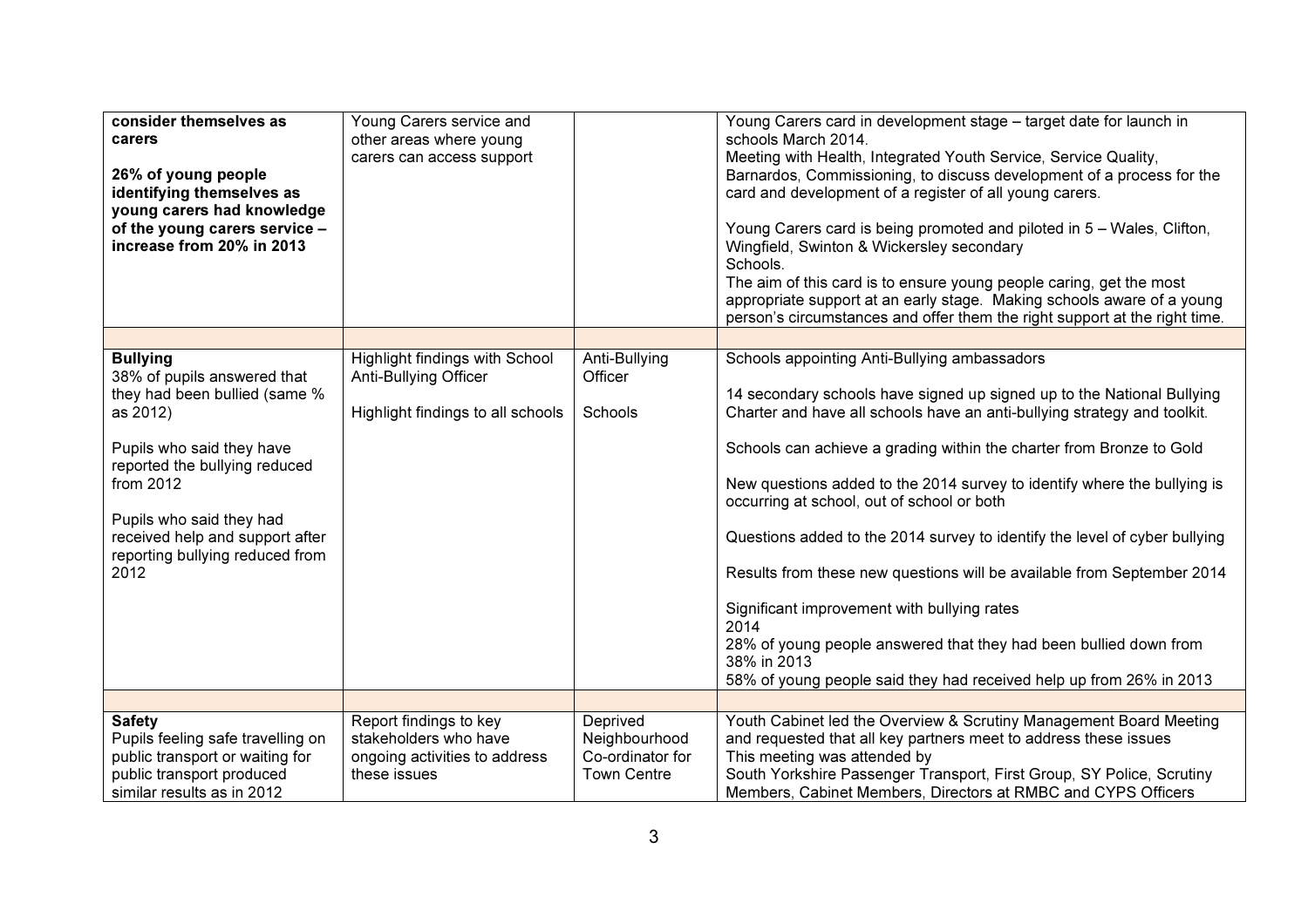| Pupils feeling safe in Town<br>Centre also produced similar<br>results to 2012<br>2014                                                                                                                                                                                                                                                                                                                                                                                                   | Safer<br>Neighbourhood<br>Team<br><b>RIDO</b>                                   | Actions agreed<br>Improve communication borough wide, to ensure young people<br>are aware of public transport services, where and how to report<br>concerns and raise comments about service standards<br>Encourage young people to become involved in making decisions                                                                                                                                                                                                                                                                                                                                                                                                                                                                                                                                                                                                                                                                                                                                                                                                                                                                                                                                                                                                                                                                                                                                      |
|------------------------------------------------------------------------------------------------------------------------------------------------------------------------------------------------------------------------------------------------------------------------------------------------------------------------------------------------------------------------------------------------------------------------------------------------------------------------------------------|---------------------------------------------------------------------------------|--------------------------------------------------------------------------------------------------------------------------------------------------------------------------------------------------------------------------------------------------------------------------------------------------------------------------------------------------------------------------------------------------------------------------------------------------------------------------------------------------------------------------------------------------------------------------------------------------------------------------------------------------------------------------------------------------------------------------------------------------------------------------------------------------------------------------------------------------------------------------------------------------------------------------------------------------------------------------------------------------------------------------------------------------------------------------------------------------------------------------------------------------------------------------------------------------------------------------------------------------------------------------------------------------------------------------------------------------------------------------------------------------------------|
| Town centre feeling safe 10%<br>Town centre bus station feeling<br>safe 9%                                                                                                                                                                                                                                                                                                                                                                                                               | SY Passenger<br>Transport<br>Police                                             | e.g. become a member of user group mystery shopping<br>Improve public safety at bus and train interchange especially late<br>evenings                                                                                                                                                                                                                                                                                                                                                                                                                                                                                                                                                                                                                                                                                                                                                                                                                                                                                                                                                                                                                                                                                                                                                                                                                                                                        |
| Town centre train station feeling<br>safe<br>7%<br>40% of young people said they<br>regularly visit Town Centre<br>More young people who said<br>they do visit the town centre<br>regularly (40%) said they felt<br>safe in and around the town<br>centre rather than those who<br>responded that they do not visit<br>town centre (60%) - This is<br>further evidence that there is<br>work to be done with young<br>people on the perception of<br>safety in and around town<br>centre | <b>EDS</b><br>Integrated Youth<br>Service<br>Voice & Influence<br>Sarah Bellamy | Annual review of these actions to take place in 2014<br>Youth Cabinet Youth Cabinet holding a Children's Commissioners Day on<br>27 <sup>th</sup> February 2014 including a progress review on these issues<br>Progress to date (Dec 2013)<br>SYPTE have upgraded their website for young people.<br>Young people are attending Rotherham Transport user group<br>Young people have met with Rotherham Interchange<br>management to discuss their views around safety<br>There is now a Rotherham Town Centre Voice & Influence Group<br>for young people age 13 to 19 to give their voice to what they<br>would like to see happening in Rotherham Town Centre. This<br>new group are holding their first meeting Wednesday 8 <sup>th</sup> January<br>at Myplace in Rotherham<br>SYPTE have on-line report incident form and also<br>Facebook page<br>Behaviour Guide for Young People<br>Lifewise teaching – out to schools 13,000 young people have received this<br>training in PSHE Lessons<br>On-line complaints process<br>Pupils who responded that they visited Town Centre, there was a higher<br>% of these pupils saying that they felt safe in Rotherham Town Centre,<br>than those who said they did not visit.<br>Activities to be agreed to work on perceptions of visiting Town Centre.<br>Crime statistics support this, crime rates from Town Centre for overall<br>crime are on decline |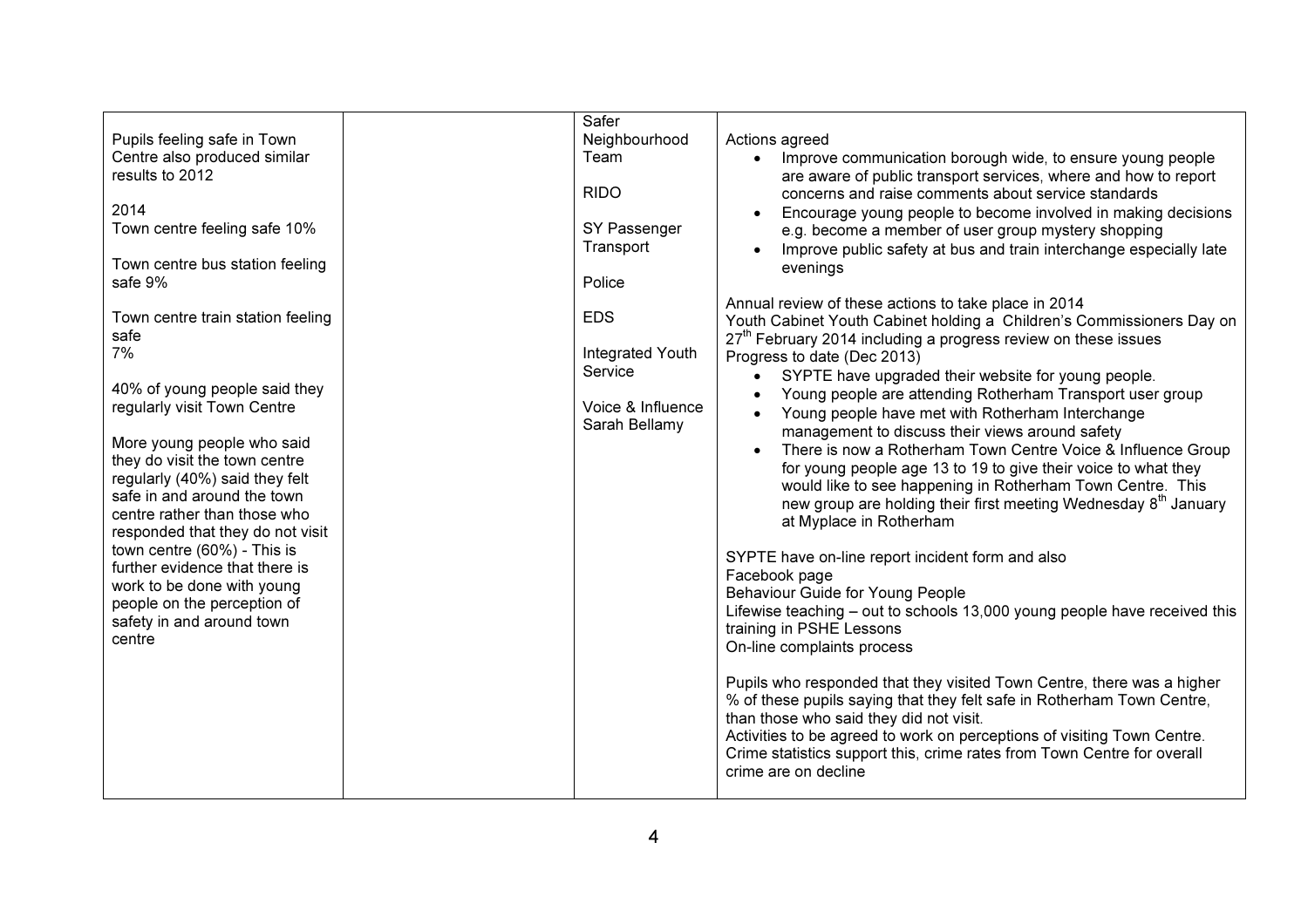|                                                                                                                                                                                                                      |                                                                                                                                              |                                                                                                                                                                                                   | Crime statistics for public transport are also relatively low but 54% of<br>crimes that have been committed involving public transport have occurred<br>in Rotherham Bus Interchange. SYPT have recognised that this is a hot<br>spot.<br>Request for PYPPO's to visit secondary schools to present to pupils<br>safety information<br>Youth cabinet presented at Youth Cabinet to members, police, transport<br>executive at scrutiny panel for improving lives on $27th$ February 2014,<br>sharing their work looking at safety issues.<br>Youth Cabinet reported that they had seen some improvement during<br>daylight hours, but there were some issues still need addressing.<br>Police, Youth Cabinet and Transport Executive are going to continue<br>working together to look for resolutions to some of these problems.<br>New questions have been added to the survey to identify what are the key<br>issues for young people around safety; the results from these new<br>questions will be available September 2014.<br>Safety Issues being monitored in Rotherham Safer Neighbourhood<br>Team & SYPTE Joint Action Plan 2014 Developed September 2014 |
|----------------------------------------------------------------------------------------------------------------------------------------------------------------------------------------------------------------------|----------------------------------------------------------------------------------------------------------------------------------------------|---------------------------------------------------------------------------------------------------------------------------------------------------------------------------------------------------|---------------------------------------------------------------------------------------------------------------------------------------------------------------------------------------------------------------------------------------------------------------------------------------------------------------------------------------------------------------------------------------------------------------------------------------------------------------------------------------------------------------------------------------------------------------------------------------------------------------------------------------------------------------------------------------------------------------------------------------------------------------------------------------------------------------------------------------------------------------------------------------------------------------------------------------------------------------------------------------------------------------------------------------------------------------------------------------------------------------------------------------------------------------------|
|                                                                                                                                                                                                                      |                                                                                                                                              |                                                                                                                                                                                                   |                                                                                                                                                                                                                                                                                                                                                                                                                                                                                                                                                                                                                                                                                                                                                                                                                                                                                                                                                                                                                                                                                                                                                                     |
| <b>Smoking</b><br>Improvement in the number of<br>pupils smoking, pupils from<br>smoke free homes<br>Young people (Y10) in particular<br>purchasing cigarettes from local<br>shops. Supermarkets relatively<br>low % | Report findings to Tobacco<br><b>Control Strategy Group</b><br>Report findings to Trading<br><b>Standards Team</b><br>(Environmental Health) | <b>Public Health</b><br><b>School Nursing</b><br><b>Healthy Schools</b><br><b>Tobacco Control</b><br><b>Strategy Group</b><br>Health & Well-<br><b>Being Board</b><br>Trading<br><b>Standards</b> | Smoke-free class resources provided to all primary and secondary<br>schools.<br>Benefits of non-smoking promoted to all secondary schools. Confidence<br>building with young people not to give into peer pressure<br>Work underway to ensure all schools have a Smoke-free policy<br>Smoke-free resource launched to address issue of smoking on school<br>premises)<br>Briefing sent to Trading Standards Team NAS - await up-date on ongoing<br>actions to address issues of local shops selling cigarettes and alcohol to<br>under age children<br>Public Health is carrying out a detailed survey of smoking behaviour and                                                                                                                                                                                                                                                                                                                                                                                                                                                                                                                                     |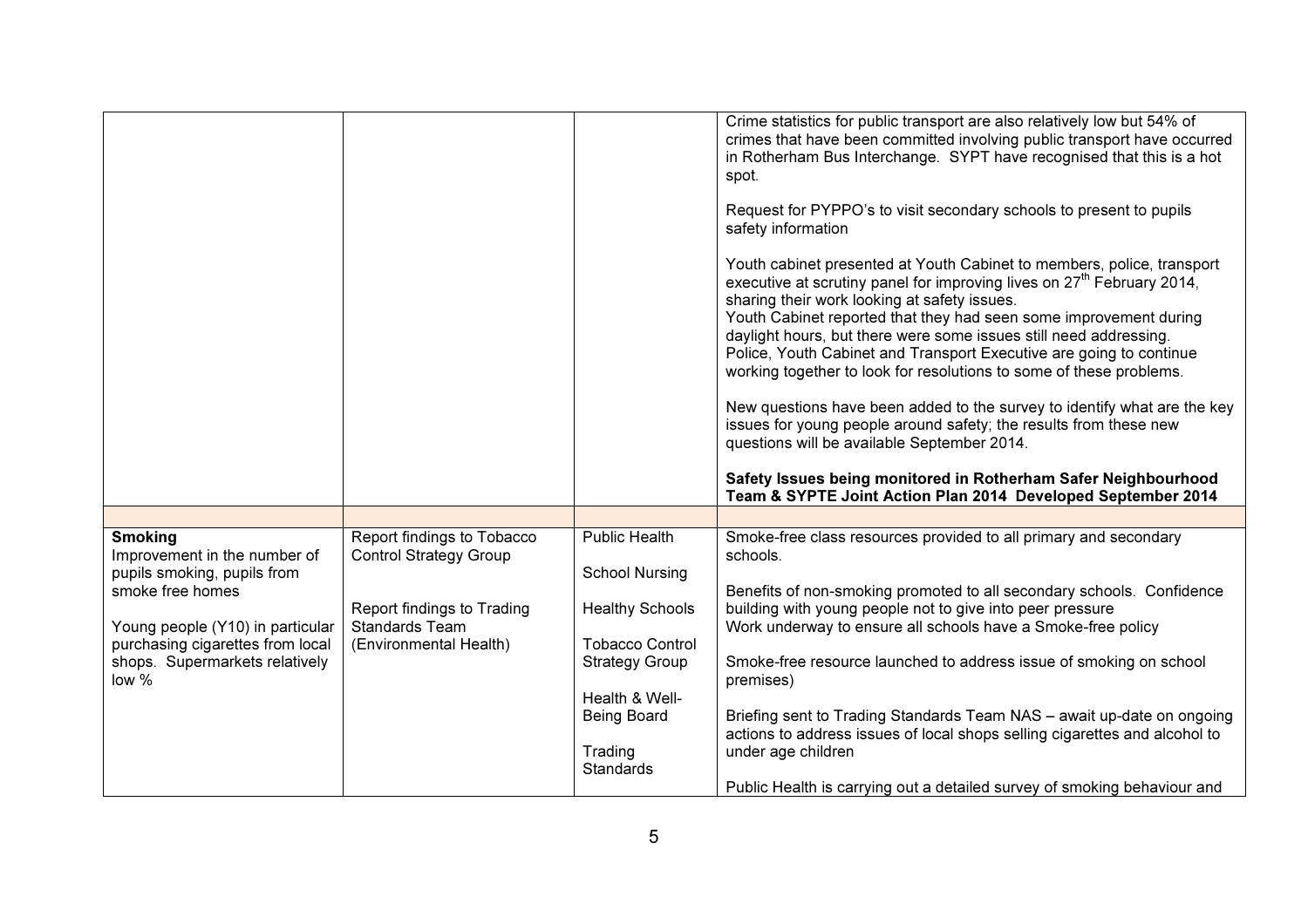|                                                                                                                                                                                                                                                                                                                                                                                                                      |                                                                                                                     |                                                                                                                                                   | beliefs with young people accessing Youth Start.<br>*A promotion that the social norm, most young people don't smoke,<br>promoting youth-based anti-smoking activities such as the Cut Films<br>competition.<br>Promotion of national events such as No Smoking Day and developing<br>some youth advocacy activities<br>*To support young people against the peer pressure of smoking - a<br>question has been added to the survey - do you think it is OK for young<br>people to smoke<br>The results for this show 96.7% of Y7 said No and 75.4% of Y10 said No.                                                                                                                                                                                                                                                                                                                                                                                                                                                                                                                                                                                        |
|----------------------------------------------------------------------------------------------------------------------------------------------------------------------------------------------------------------------------------------------------------------------------------------------------------------------------------------------------------------------------------------------------------------------|---------------------------------------------------------------------------------------------------------------------|---------------------------------------------------------------------------------------------------------------------------------------------------|-----------------------------------------------------------------------------------------------------------------------------------------------------------------------------------------------------------------------------------------------------------------------------------------------------------------------------------------------------------------------------------------------------------------------------------------------------------------------------------------------------------------------------------------------------------------------------------------------------------------------------------------------------------------------------------------------------------------------------------------------------------------------------------------------------------------------------------------------------------------------------------------------------------------------------------------------------------------------------------------------------------------------------------------------------------------------------------------------------------------------------------------------------------|
|                                                                                                                                                                                                                                                                                                                                                                                                                      |                                                                                                                     |                                                                                                                                                   |                                                                                                                                                                                                                                                                                                                                                                                                                                                                                                                                                                                                                                                                                                                                                                                                                                                                                                                                                                                                                                                                                                                                                           |
| <b>Alcohol &amp;</b><br><b>Drugs</b><br>Alcohol consumption responses<br>are similar to 2012 survey,<br>although less % of Y7 pupils<br>said they have never tried<br>alcohol 59% in 2013 compared<br>to 63% in 2012<br>From family was far the highest<br>response to where they get the<br>alcohol from. As with cigarettes<br>Y10 are purchasing alcohol<br>from local shops and<br>supermarkets relatively low % | Report findings to Alcohol &<br>Drug Strategy Group<br>Report findings to Enforcement<br>Team (Environmental Health | <b>Public Health</b><br><b>School Nursing</b><br><b>Healthy Schools</b><br>Health & Well-<br>Being Board<br>Know the Score<br>Enforcement<br>Team | Know the Score is a commissioned services to support young people with<br>alcohol and drug issues<br>A single message for both drug and alcohol has been developed and all<br>partners/agencies delivering support around these two issues have<br>received this message.<br>Community Alcohol Partnerships have been developed in 2 project areas<br>- Dinnington and East Herringthorpe/Dalton/Thrybergh. Early stages of<br>development.<br>E-Learning package accessible in all educational settings. This is being<br>promoted by Health & Well-Being Board and other key stakeholders.<br>Promote to parents the health risks giving their children cigarettes and<br>alcohol when they are under age<br>** Public Health and Healthy Schools are wanting to promote that it is not<br>social norm for young people to drink excessively, new questions added to<br>survey to support this<br>** To support young people against the peer pressure of drinking - a<br>question has been added to the survey - do you think it is OK for young<br>people to drink alcohol<br>The results for this show 93.4% of Y7 said No and 51.1% of Y10 said No. |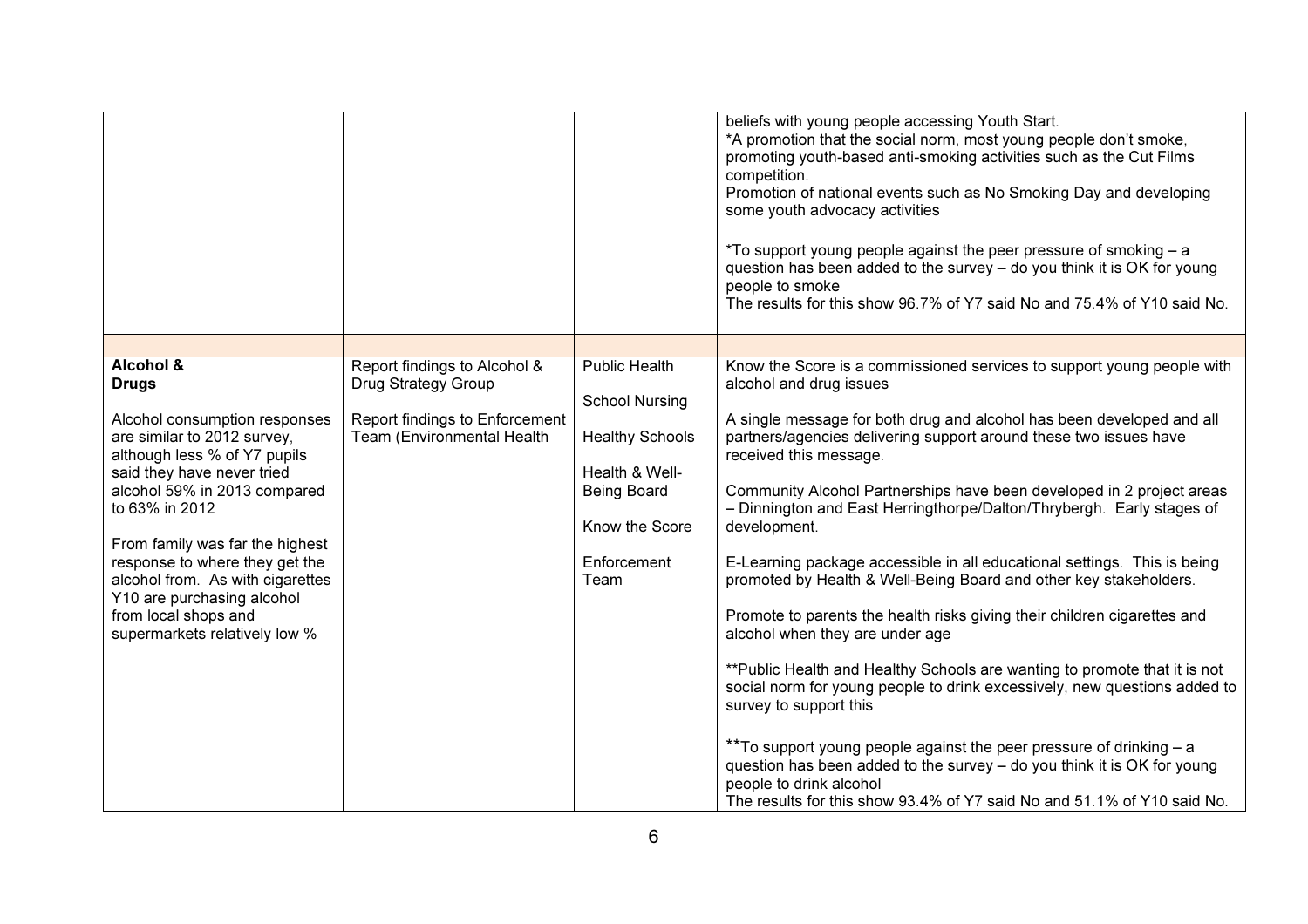|                                                               |                                                                                            |                                      | Responses to the question do you think it is OK for young people to take<br>drugs<br>The results for this show 96.8% of Y7 said No and 88.3% of Y10 said No.<br>RMBC Public Health have developed an action plan to work over a 6<br>month period in Eastwood, through community and partnership meetings<br>this area has been identified has a major community concern. |
|---------------------------------------------------------------|--------------------------------------------------------------------------------------------|--------------------------------------|---------------------------------------------------------------------------------------------------------------------------------------------------------------------------------------------------------------------------------------------------------------------------------------------------------------------------------------------------------------------------|
| <b>Sexual Health</b>                                          | 2014 add specific questions to<br>2010 survey around sexual                                | <b>Public Health</b>                 | National comparative data:<br>31% males and 29% females (aged 16-24) reported having had sex under                                                                                                                                                                                                                                                                        |
| Key findings from 2014 survey<br>25% of Y10 young people said | health in line with national<br>information                                                | <b>Healthy Schools</b><br>Consultant | the age of 16 - (National Survey of Sexual Attitudes and Lifestyles 2010-<br>2012)                                                                                                                                                                                                                                                                                        |
| that they have had sex<br>46% said they have had sex          |                                                                                            |                                      | Share Rotherham Lifestyle Survey findings with Sexual Health Strategy                                                                                                                                                                                                                                                                                                     |
| after drinking alcohol<br>22% said they did not use any       | Results to be highlighted with<br>school staff at PSHE Leads                               |                                      | Group to help inform the delivery framework<br>and with service providers to help inform appropriate targeting of services                                                                                                                                                                                                                                                |
| method of contraception                                       | meetings and HS coordinators<br>meetings; secondary                                        |                                      | Sexual Health strategy group has already identified work with young                                                                                                                                                                                                                                                                                                       |
|                                                               | colleagues encouraged to link<br>to alcohol education when                                 |                                      | people as a priority for the delivery framework                                                                                                                                                                                                                                                                                                                           |
|                                                               | teaching SRE and to use the<br>data to explore attitudes to<br>unprotected sex and risk.   |                                      | Consultation with the Youth Cabinet has endorsed the approach that the<br>strategy takes in relation to young people                                                                                                                                                                                                                                                      |
|                                                               |                                                                                            |                                      |                                                                                                                                                                                                                                                                                                                                                                           |
|                                                               |                                                                                            |                                      |                                                                                                                                                                                                                                                                                                                                                                           |
| <b>Information from</b><br>schools                            | Share the results information<br>with PSHE Teachers, HS<br><b>Coordinator and Pastoral</b> | Schools                              | Added Breakfast provision in school canteen (reported from one<br>$\bullet$<br>school)<br>Promoted to young people where students can locate and access                                                                                                                                                                                                                   |
| Feedback from schools on the<br>use of the survey             | Team.<br>Dedicated assemblies<br><b>Staff Meetings</b>                                     |                                      | confidential health advice<br>Changed content delivered around certain topics in lessons                                                                                                                                                                                                                                                                                  |
| Identify how schools use the<br>information, in the survey    | Dedicated PSHE Lessons<br>Share with School Council<br><b>Student Voice Lessons</b>        |                                      | Moved around units of work between year groups to where it is<br>most appropriate, following results from 2013 survey<br>Change to PSHE Lesson using data from 2013 around alcohol -<br>to raise the issues of drinking alcohol with young people                                                                                                                         |